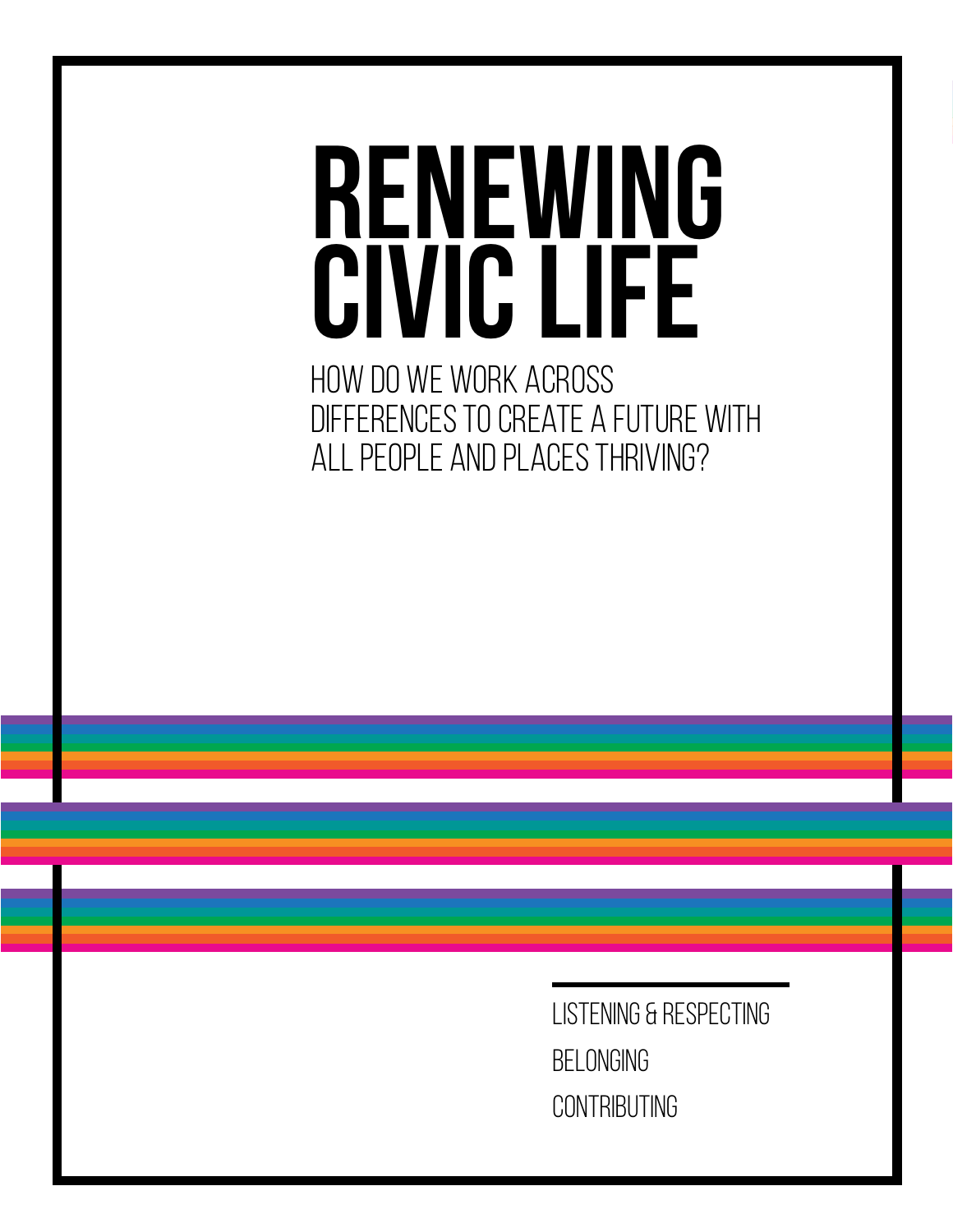## **RENEWING CIVIC LIFE** WORKING ACROSS DIFFERENCES

#### **TROUBLING TRENDS**

**The global Democracy Index has officially downgraded the United States to a "flawed democracy"1**

**Loneliness was a rising public health threat before 2020—the pandemic has made it**  34% to 47% worse<sup>2,3</sup>

**Over the last 5 years, hate crimes have increased in the United States4**

**Legacies of residential segregation continue to fuel racial and wealth achievement gaps5**

**80% of American adults believe the country is "spiraling out of control"6**

**CIVIC LIFE IS ABOUT LIVING, LEARNING, AND WORKING TOGETHER,** as shared stewards, to shape our common world. It encompasses the infinite ways that people may connect and contribute to their community and society: from voting in an election, organizing a neighborhood arts festival, standing up for a just cause, or doing everyday work with pride in its public impacts and civic significance.

For the last several decades, many democratic norms and structures have been decaying, while mistrust has been rising. Pernicious forces, such as systemic racism, hyperindividualism, and partisan division are also causes and consequences of declining civic life. The physical distancing of COVID-19 reminds us that we are social beings. The crisis has revealed a civic silver lining, shown in an outpouring of civic generosity and mutual aid. However, public displays of racial injustice remind us of the many ways we are not yet in right relationships with each other.

This is a legacy moment, an opportunity to reimagine and renew our civic life. We have a chance now to embrace our interdependence and strengthen the civic muscle we need to create just and productive communities. Success depends on our ability to create pluralistic spaces that foster relationships of belonging, ensuring everyone has the privilege and motivation to contribute to a thriving community.

### **SIGNS OF MOMENTUM**

- **• Increasing perception that "we are all in it together"**  (up from 62% in the fall of 2018 to 90% in April 2020).7
- **• 9 out of 10 American workers are willing to earn less money** to do more meaningful work.<sup>8</sup>
- **• 43% of young Americans say they will likely vote in their party's primary**  or caucus, up from 36% four years ago.9
- **• Since 1949, the National Civic League has recognized more than 500 communities** that leverage civic engagement, collaboration, inclusiveness, and innovation to successfully address local issues.<sup>10</sup>
- **• Communities are working across sectors to build inclusive,** welcoming public spaces like parks, playgrounds, and riverfronts.<sup>11</sup>
- **• There is resurging interest** in the role that libraries, small businesses, and community-oriented schools play as civic anchors.<sup>12</sup>
- **• Support is growing for robust national service** that ties service opportunities to possibilities for meaningful careers.13
- **• Anticipating post-election conflict on November 4, 2020** (regardless of who wins), people and organizations are pre-committing to hold *With Malice Toward None* events sponsored by Braver Angels.14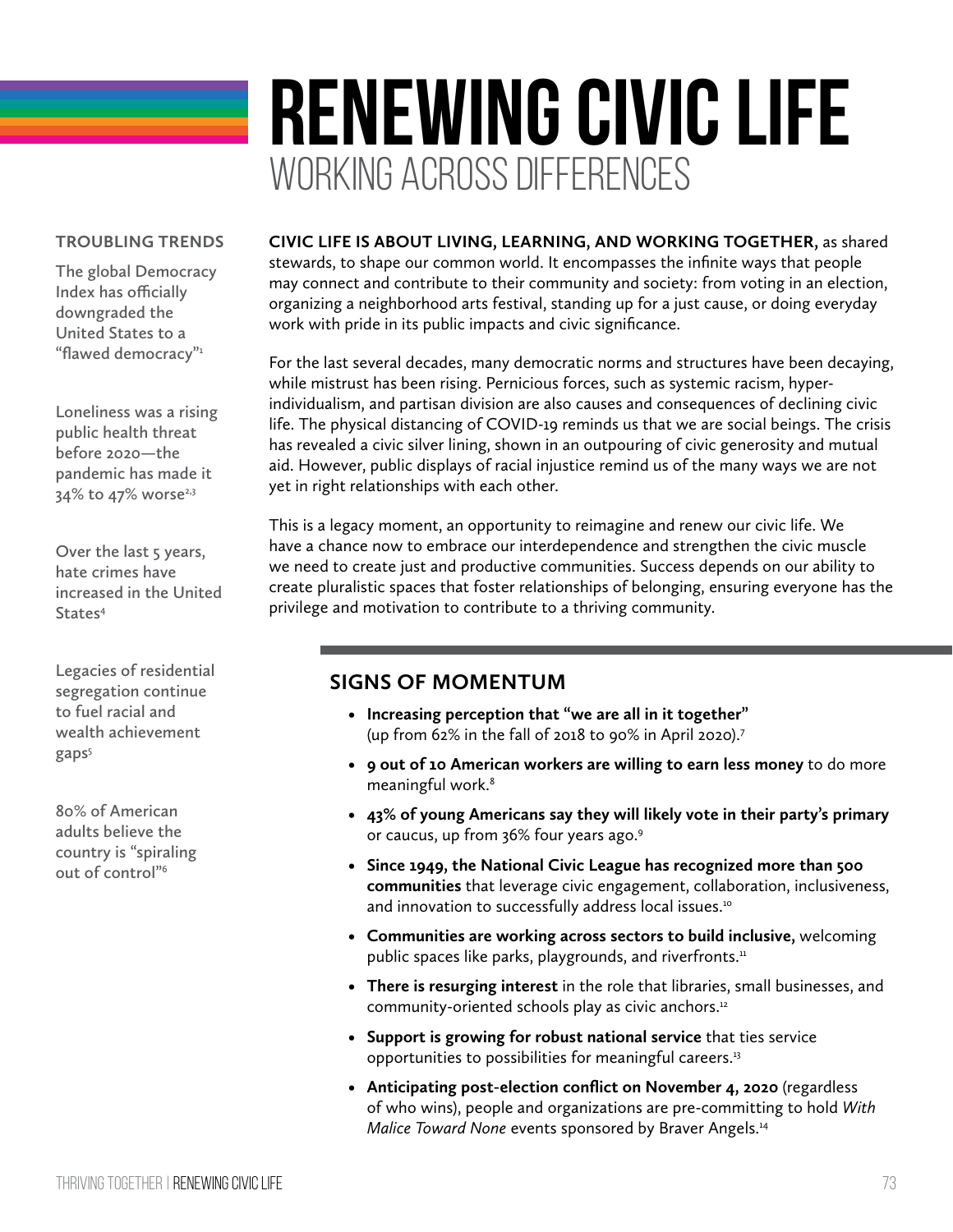## **LEGACY QUESTIONS** FOR RENEWING CIVIC LIFE

How do we listen differently **with respect for the humanity and value** of those who differ from us?

How do we make sure that every person has a **genuine sense of belonging**?

How do we make sure that every person has **multiple ways of contributing**?

| Foː  |
|------|
| bel  |
| difl |
| tog  |
| our  |
| mu   |

**x Cities** has a vision. It has a true north and a sense of longing is right in the center. You're seeing a hospital, two ferent foundations, nonprofits, and businesses working gether to try to work on how we really connect with people in r community. The more you do that, the more you have the iscle, the more you practice, the more you can make an impact.

## **Jason Schulist, Boldt**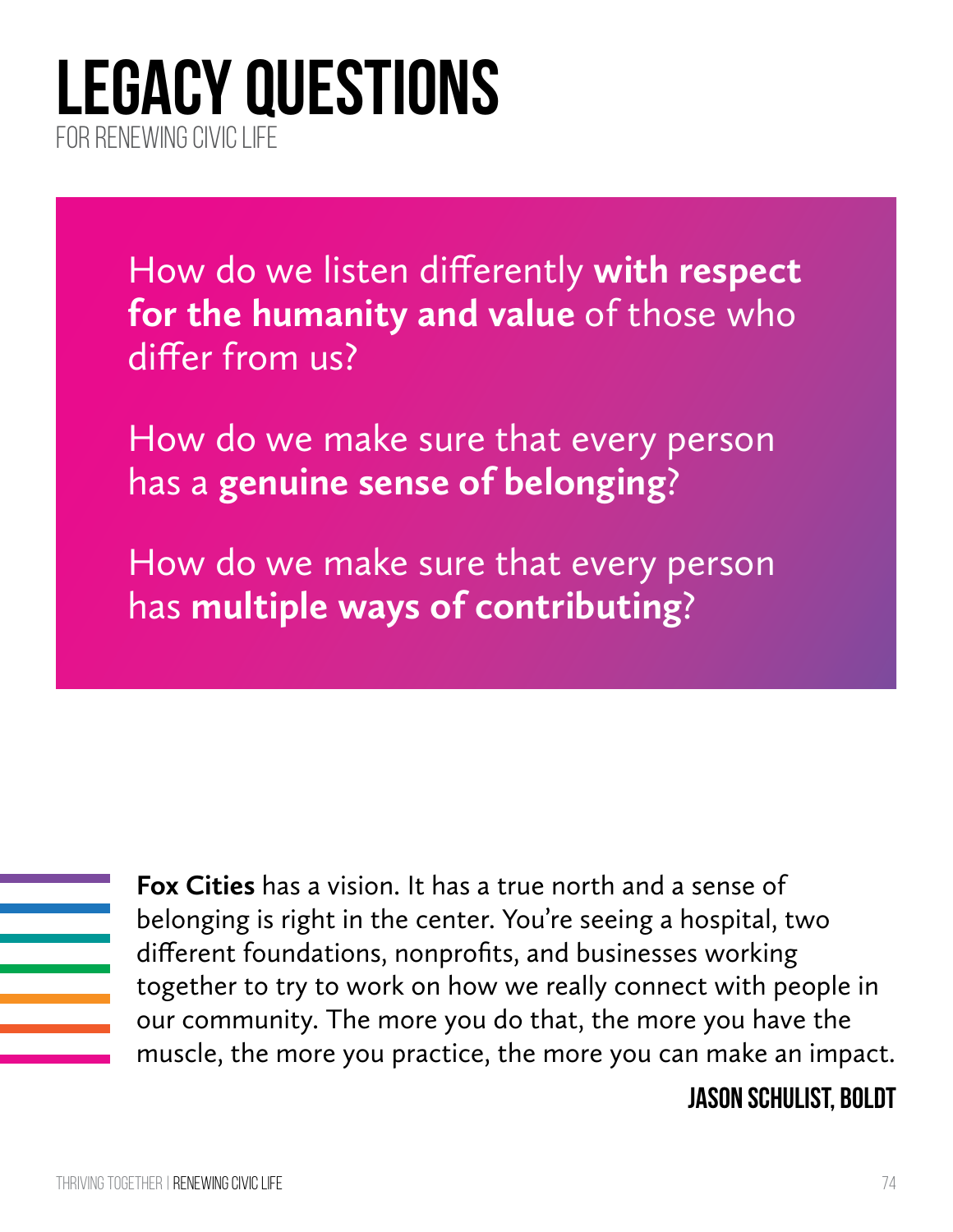## **TREND BENDERS**

## **LISTENING & RESPECTING**

How do we listen differently with respect for the humanity & value of those who differ from us?

Seek or create spaces to encounter ideas different from your own.

Stay curious, ask questions, and prepare to listen differently, especially to youth, elders, everyday workers, and those who experience racial injustice every day.

Remain open to the possibility that people with strongly opposing partisan views can still respect their shared humanity and value.

## HOW DO WE MAKE SURE THAT EVERY PERSON HAS A GENUINE SENSE OF BEL **BELONGING**

Tell a new story in which human differences are a collective strength, not a cause to separate from or destroy each other.

Reshape neighborhoods, organizations, and public spaces to be open, inviting, exciting, and also free from segregation, violence, or neglect.

Uphold, enforce, and expand both social norms and legal safeguards against discrimination in all forms.

Make investment more fair through targeted universalism (i.e., pursue universal goals with investments targeted toward those who have been excluded and left furthest behind).

Convey the dignity and civic value of work through fair pay and safe workplaces.

## How do we make sure that every person has multiple ways of contributing? **CONTRIBUTING**

Encourage all forms of civic contribution, including voting, volunteering, engaging with government, and looking for the civic significance in everyday work.

Innovate new ways for people to participate in civic governance (e.g., by helping to frame problems and solutions, contributing their civic energies and talents, and influencing judgments about how to invest resources).

Bridge the digital divide and support the free exchange of ideas, art, and cultural expression.

Inspire a new generation of civically engaged professionals who are not detached, but connected to the lives and cultures of the places they work.

Shift authority to local communities for direction and accountability, along with incentives to contribute through national service.

Defend democracy against disinformation and authoritarianism.

thriving Together | Renewing Civic Life 75

### Measures that Matter

#### **Listening & Respecting**

- Trust
- Disconnected youth
- Diffusion of stewardship mindsets and actions

#### **Belonging**

- Sense of belonging
- Connection to government
- Social vulnerability
- Residential segregation
- Area deprivation
- Violence and hate crimes
- Incarceration rate

#### **Contributing**

- Strength of civic muscle
- Civic indices (agency, capacity, engagement, learning)
- Job satisfaction, purpose in work
- Civic associations
- Social capital
- Voting rate
- Volunteering rate
- Digital divide
- Democracy index
- Engagement with public officials and institutions